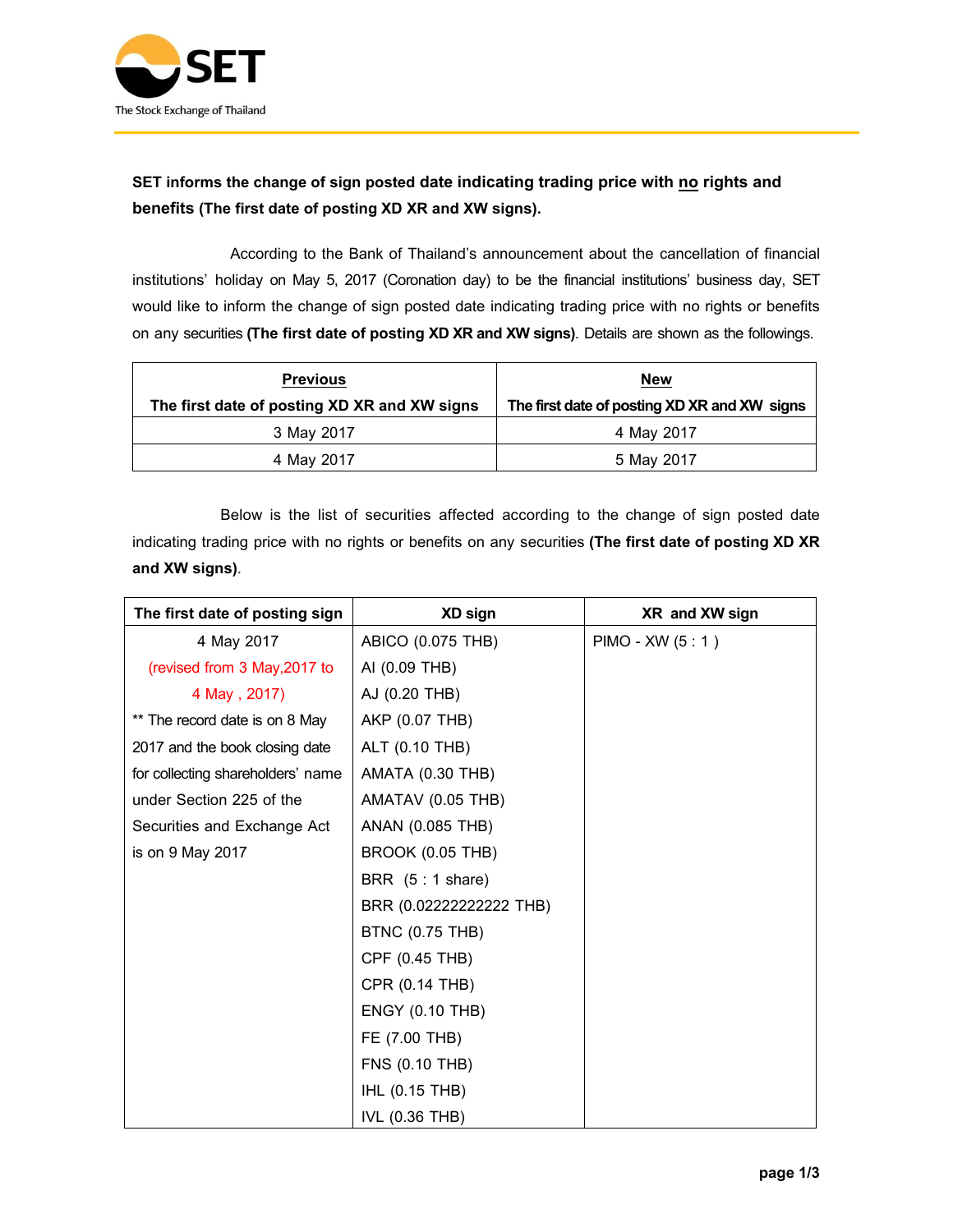| The first date of posting sign    | XD sign                    | XR and XW sign |
|-----------------------------------|----------------------------|----------------|
| 4 May 2017                        | KCM (0.0076 THB)           |                |
| (revised from 3 May, 2017 to      | L&E (0.15 THB)             |                |
| 4 May, 2017)                      | LST (0.10 THB)             |                |
| ** The record date is on 8 May    | M (1.10 THB)               |                |
| 2017 and the book closing date    | <b>MALEE (1.15 THB)</b>    |                |
| for collecting shareholders' name | MK (0.25 THB)              |                |
| under Section 225 of the          | MOONG (0.18 THB)           |                |
| Securities and Exchange Act       | <b>NC (0.22 THB)</b>       |                |
| is on 9 May 2017                  | OCC (0.70 THB)             |                |
|                                   | <b>OHTL (5.00 THB)</b>     |                |
|                                   | PAF (0.0222 THB)           |                |
|                                   | PIMO (0.032 THB)           |                |
|                                   | <b>PLAT (0.18 THB)</b>     |                |
|                                   | RPH (0.048 THB)            |                |
|                                   | S & J (1.20 THB)           |                |
|                                   | SALEE (0.035 THB)          |                |
|                                   | SAPPE (0.54 THB)           |                |
|                                   | SEAFCO (0.15 THB)          |                |
|                                   | SIS (0.40 THB)             |                |
|                                   | SITHAI (0.10 THB)          |                |
|                                   | SLP (0.035 THB)            |                |
|                                   | SORKON (2.75 THB)          |                |
|                                   | SPC (1.30 THB)             |                |
|                                   | SPI (0.35 THB)             |                |
|                                   | SST (10 : 1 share)         |                |
|                                   | SST (0.0111111111 THB)     |                |
|                                   | STA (0.40 THB)             |                |
|                                   | TC (0.10 THB)              |                |
|                                   | THIP (14.18 THB)           |                |
|                                   | TNL (0.85 THB)             |                |
|                                   | <b>TPAC (0.11 THB)</b>     |                |
|                                   | <b>TPCH (0.03 THB)</b>     |                |
|                                   | TPCORP (0.70 THB)          |                |
|                                   | <b>TPOLY (0.01153 THB)</b> |                |
|                                   | TRU (0.09 THB)             |                |
|                                   | <b>TTA (0.05 THB)</b>      |                |
|                                   | <b>UPOIC (0.15 THB)</b>    |                |